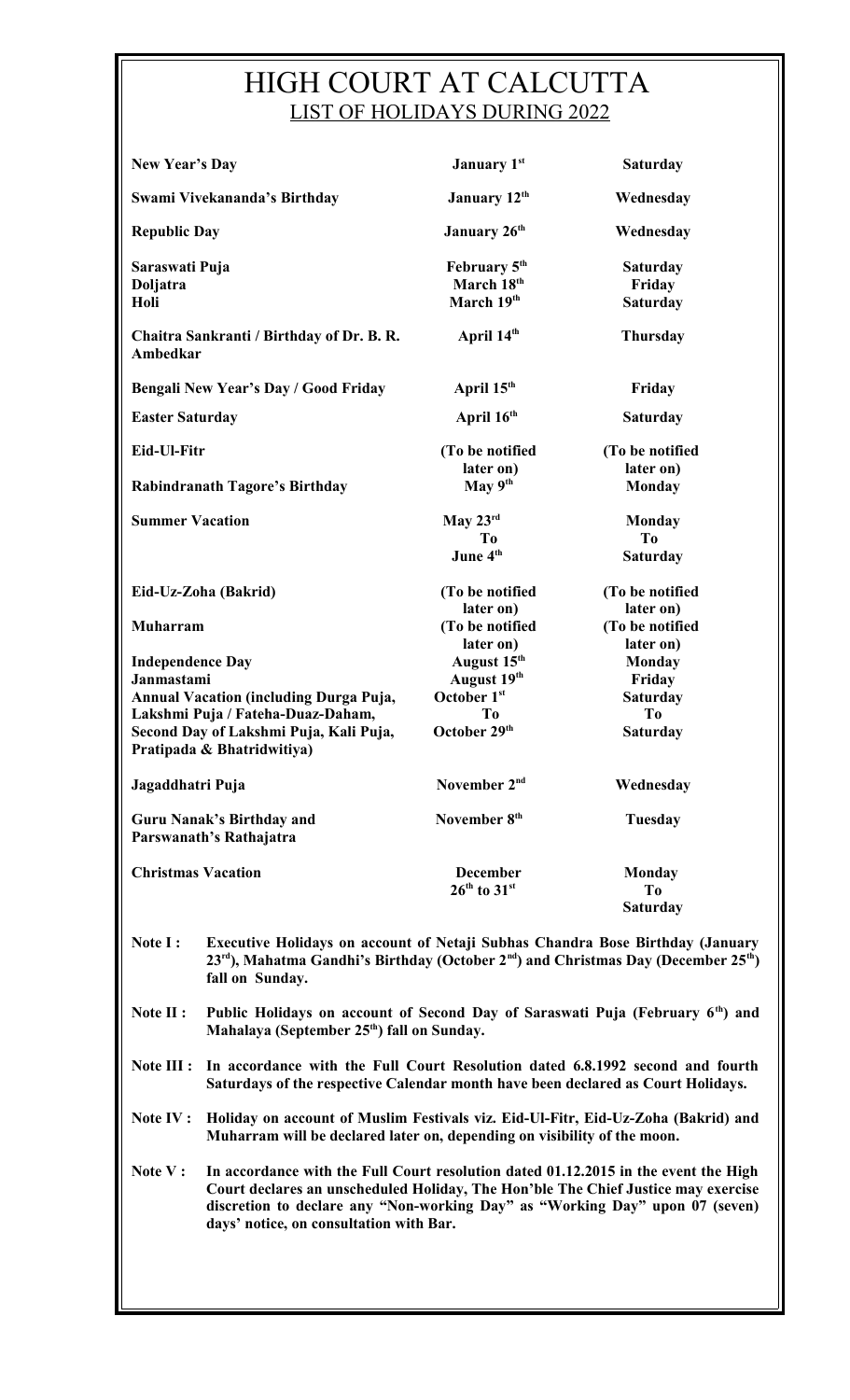#### **Notification No. 3252 – G. S.**

#### **The following list of days to be observed in the year 2022 as holidays in the Subordinate Civil Courts in West Bengal has been prepared by the High Court at Calcutta in exercise of the powers vested in it by Section 15 of Act II of 1887.**

| <b>Name of Holidays</b>                                                                                                                           | <b>English Dates</b>                                      | Days of the week           | <b>Number of days</b>      |
|---------------------------------------------------------------------------------------------------------------------------------------------------|-----------------------------------------------------------|----------------------------|----------------------------|
| New Year's Day                                                                                                                                    | January 1st                                               | Saturday                   | 1 day                      |
| Republic Day                                                                                                                                      | January 26 <sup>th</sup>                                  | Wednesday                  | 1 day                      |
| Saraswati Puja                                                                                                                                    | February 5th                                              | Saturday                   | 1 day                      |
| Shivratri                                                                                                                                         | March 1 <sup>st</sup>                                     | Tuesday                    | 1 day                      |
| Doljatra                                                                                                                                          | March 18 <sup>th</sup>                                    | Friday                     | 1 day                      |
| Holi                                                                                                                                              | March 19th                                                | Saturday                   | 1 day                      |
| Chaitra Sankranti /<br>Birthday of Dr. B. R. Ambedkar                                                                                             | April 14 <sup>th</sup>                                    | Thursday                   | 1 day                      |
| Bengali New Years Day / Good Friday                                                                                                               | April 15 <sup>th</sup>                                    | Friday                     | 1 day                      |
| Easter Saturday                                                                                                                                   | April 16 <sup>th</sup>                                    | Saturday                   | 1 day                      |
| Id-ul-Fitre                                                                                                                                       | To be notified                                            | To be notified             | To be notified             |
|                                                                                                                                                   | later on                                                  | later on                   | later on                   |
| Rabindranath Tagore's Birthday                                                                                                                    | May 9 <sup>th</sup>                                       | Monday                     | 1 day                      |
| Summer vacation                                                                                                                                   | May<br>$23^{\text{rd}}$ to $27^{\text{th}}$               | Monday<br>To<br>Friday     | 5 days                     |
| Id-Uz-Zoha (Bakrid)                                                                                                                               | To be notified<br>later on                                | To be notified<br>later on | To be notified<br>later on |
| Muharram                                                                                                                                          | To be notified<br>later on                                | To be notified<br>later on | To be notified<br>later on |
| Independence Day                                                                                                                                  | August 15 <sup>th</sup>                                   | Monday                     | 1 day                      |
| Ianmastami                                                                                                                                        | August 19 <sup>th</sup>                                   | Friday                     | 1 day                      |
| Annual Vacation (including Durga Puja,<br>Lakshmi Puja/Fateha-Duaz-Daham, Second<br>Day of Lakshmi Puja, Kali Puja, Pratipada &<br>Bhatridwitiya) | October 1st<br>T <sub>0</sub><br>October 27 <sup>th</sup> | Saturday<br>To<br>Thursday | 27 days                    |
| Jagadhatri Puja                                                                                                                                   | November 2 <sup>nd</sup>                                  | Wednesday                  | 1 day                      |
| Guru Nanak's Birthday and Parswanath's<br>Rathajatra                                                                                              | November 8 <sup>th</sup>                                  | Tuesday                    | 1 day                      |
| <b>Christmas Vacation</b>                                                                                                                         | December<br>$26^{\text{th}}$ to $31^{\text{st}}$          | Monday<br>To<br>Saturday   | 6 days                     |

Note 1: Executive Holidays on account of Netaji's Birthday (January 23<sup>rd</sup>), Mahatma Gandhi's Birthday (October  $2<sup>nd</sup>$ ) and Christmas Day (December 25<sup>th</sup>) fall on Sundays.

**Note 2 :** Public Holidays on account of May Day (May 1<sup>st</sup>) and Mahalaya (September 25<sup>th</sup>) fall on Sundays.

**Note 3** : Holidays on account of Muslim Festivals viz. Id-ul-Fitre, Id-uz-Zoha (Bakrid) and Muharram will be

declared later on, depending on visibility of the moon. Note 4: Sectional Holiday on account of Sab-e-Barat (March 19<sup>th</sup>) falls on Saturday may be granted to Muslim

employees. Note 5 : Sectional Holiday on account of Buddha Purnima (16<sup>th</sup> May) falls on Monday may be granted for the

Buddhist employees. **Note 6**: The Court and Offices of the Judgeship of Darjeeling shall remain closed on 13.07.2022 (Wednesday)

on account of the Birthday of the Nepali Poet Bhanu Bhakta. **Note 7**: All the District Judges in West Bengal, Chief Judges of the City Civil Court at Calcutta, City Sessions Court, Calcutta and the Chief Metropolitan Magistrate, Calcutta are hereby empowered to declare local holidays not exceeding two days in a year in a district and/or Sub-Divisions according to the

prevalent customs in consultation with the local Bar Associations. **Note 8:** All 2<sup>nd</sup> and 4<sup>th</sup> Saturdays of the months have been declared as holidays for the Subordinate Civil &

Criminal Courts in West Bengal Vide F.C. Resolution dated 06.08.92. **Note 9** : The Courts in the Districts of Darjeeling & Kalimpong, excepting the Courts in Siliguri Sub-Division under Darjeeling Judgeship shall have no Summer Vacation unlike that of all other Districts of West

Bengal. **Note 10**: In the districts of Darjeeling & Kalimpong, the Courts excepting the Courts in Siliguri Sub-Division of Darjeeling shall be closed for Durga Puja to Laxmi Puja during the Executive holidays from October 1<sup>st</sup> to October 9<sup>th</sup> and Bhatridwitiya (October 27<sup>th</sup>). The Courts in the districts of Darjeeling & Kalimpong shall also be closed for Annual Vacation for the period from the  $2<sup>nd</sup>$  January to  $26<sup>th</sup>$ January and 26<sup>th</sup> December to 31<sup>st</sup> December, 2022 excepting the Courts in the Siliguri Sub-Division

in the District of Darjeeling which shall be closed for Annual Vacation as in the District of Jalpaiguri.

 By Order  $Sd$  /-Registrar General

High Court Administrative Department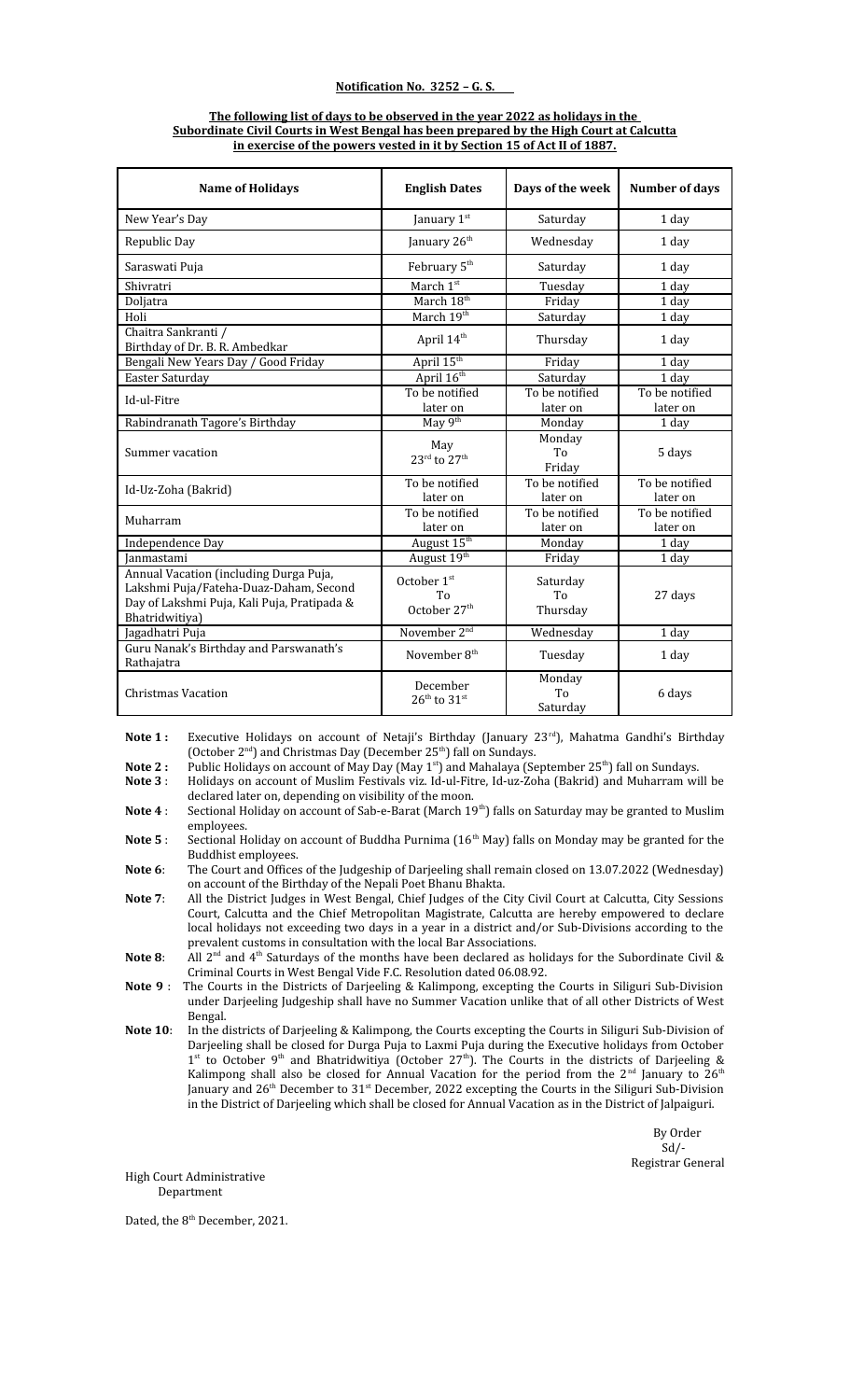#### **Notification No. 3253 – G. S.**

#### **The following list of days to be observed in the year 2022 as holidays in the Subordinate Criminal Courts in West Bengal is published by the High Court at Calcutta**

| <b>Name of Holidays</b>                                                                                            | <b>English Dates</b>                          | Days of the<br>week        | <b>Number of days</b>      |
|--------------------------------------------------------------------------------------------------------------------|-----------------------------------------------|----------------------------|----------------------------|
| New Year's Day                                                                                                     | January 1st                                   | Saturday                   | 1 day                      |
| Republic Day                                                                                                       | January 26 <sup>th</sup>                      | Wednesday                  | 1 day                      |
| Saraswati Puja                                                                                                     | February 5 <sup>th</sup>                      | Saturday                   | 1 day                      |
| Doljatra                                                                                                           | March 18 <sup>th</sup>                        | Friday                     | 1 day                      |
| Chaitra Sankranti / Birthday of Dr. B. R.<br>Ambedkar                                                              | April 14 <sup>th</sup>                        | Thursday                   | 1 day                      |
| Bengali New Year's day / Good Friday                                                                               | April 15th                                    | Friday                     | 1 day                      |
| Id-ul-Fitre                                                                                                        | To be notified<br>later on                    | To be notified<br>later on | To be notified<br>later on |
| Rabindranath Tagore's Birthday                                                                                     | May 9th                                       | Monday                     | 1 day                      |
| Summer vacation                                                                                                    | May<br>$23^{\text{rd}}$ to $27^{\text{th}}$   | Monday<br>To<br>Friday     | 5 days                     |
| Id-Uz-Zoha (Bakrid)                                                                                                | To be notified<br>later on                    | To be notified<br>later on | To be notified<br>later on |
| Muharram                                                                                                           | To be notified<br>later on                    | To be notified<br>later on | To be notified<br>later on |
| Independence Day                                                                                                   | August 15 <sup>th</sup>                       | Monday                     | 1 day                      |
| Ianmastami                                                                                                         | August 19th                                   | Friday                     | 1 day                      |
| Annual Vacation (Including Durga Puja /<br>Lakshmi Puja / Fateha-Duaz-Daham and<br>Additional day of Lakshmi Puja) | October 1st<br>To<br>October 10 <sup>th</sup> | Saturday<br>To<br>Monday   | 10 days                    |
| Kali Puja                                                                                                          | October 24 <sup>th</sup>                      | Monday                     | 1 day                      |
| Diwali                                                                                                             | October 25 <sup>th</sup>                      | Tuesday                    | 1 day                      |
| Pratipada                                                                                                          | October 26 <sup>th</sup>                      | Wednesday                  | 1 day                      |
| Bhatridwitiya                                                                                                      | October 27 <sup>th</sup>                      | Thursday                   | 1 day                      |
| Guru Nanak's Birthday and Parswanath's<br>Rathajatra                                                               | November 8 <sup>th</sup>                      | Tuesday                    | 1 day                      |

Note 1 : Executive Holidays on account of Netaji's Birthday (January 23<sup>rd</sup>), Mahatma Gandhi's Birthday (October  $2<sup>nd</sup>$ ) and Christmas Day (December  $25<sup>th</sup>$ ) fall on Sundays.

**Note 2 :** Public Holidays on account of May Day (May 1<sup>st</sup>) and Mahalaya (September 25<sup>th</sup>) fall on Sundays.

**Note 3** : Holidays on account of Muslim Festivals viz. Id-ul-Fitre, Id-uz-Zoha (Bakrid) and Muharram will be declared later on, depending on visibility of the moon.

**Note 4** : Sectional Holiday on account of Sab-e-Barat (March 19<sup>th</sup>) falls on Saturday may be granted to Muslim employees.

Note 5 : Sectional Holiday on account of Buddha Purnima (May 16<sup>th</sup>) falls on Monday may be granted for the Buddhist employees.

**Note 6**: The Court and Offices of the Judgeship of Darjeeling shall remain closed on 13.07.2022 (Wednesday) on account of the Birthday of the Nepali Poet Bhanu Bhakta.

- **Note 7**: All the District Judges in West Bengal, Chief Judges of the City Civil Court at Calcutta, City Sessions Court, Calcutta and the Chief Metropolitan Magistrate, Calcutta are hereby empowered to declare local holidays not exceeding two days in a year in a district and/or Sub-Divisions according to the prevalent customs in consultation with the local Bar Associations.
- **Note 8:** All 2<sup>nd</sup> and 4<sup>th</sup> Saturdays of the months have been declared as holidays for the Subordinate Civil & Criminal Courts in West Bengal Vide F.C. Resolution dated 06.08.92.

**Note 9** : The Courts in the Districts of Darjeeling & Kalimpong, excepting the Courts in Siliguri Sub-Division under Darjeeling Judgeship shall have no Summer Vacation unlike that of all other Districts of West Bengal.

**Note 10**: In the districts of Darjeeling & Kalimpong, the Courts excepting the Courts in Siliguri Sub-Division of Darjeeling shall be closed for Durga Puja to Laxmi Puja during the Executive holidays from October  $1<sup>st</sup>$  to October 9<sup>th</sup> and Bhatridwitiya (October 27<sup>th</sup>). The Courts in the districts of Darjeeling & Kalimpong shall also be closed for Annual Vacation for the period from the 2<sup>nd</sup> January to 26<sup>th</sup> January and 26<sup>th</sup> December to 31<sup>st</sup> December, 2022 excepting the Courts in the Siliguri Sub-Division in the District of Darjeeling which shall be closed for Annual Vacation as in the District of Jalpaiguri.

> By Order Sd/- Registrar General

High Court Administrative Department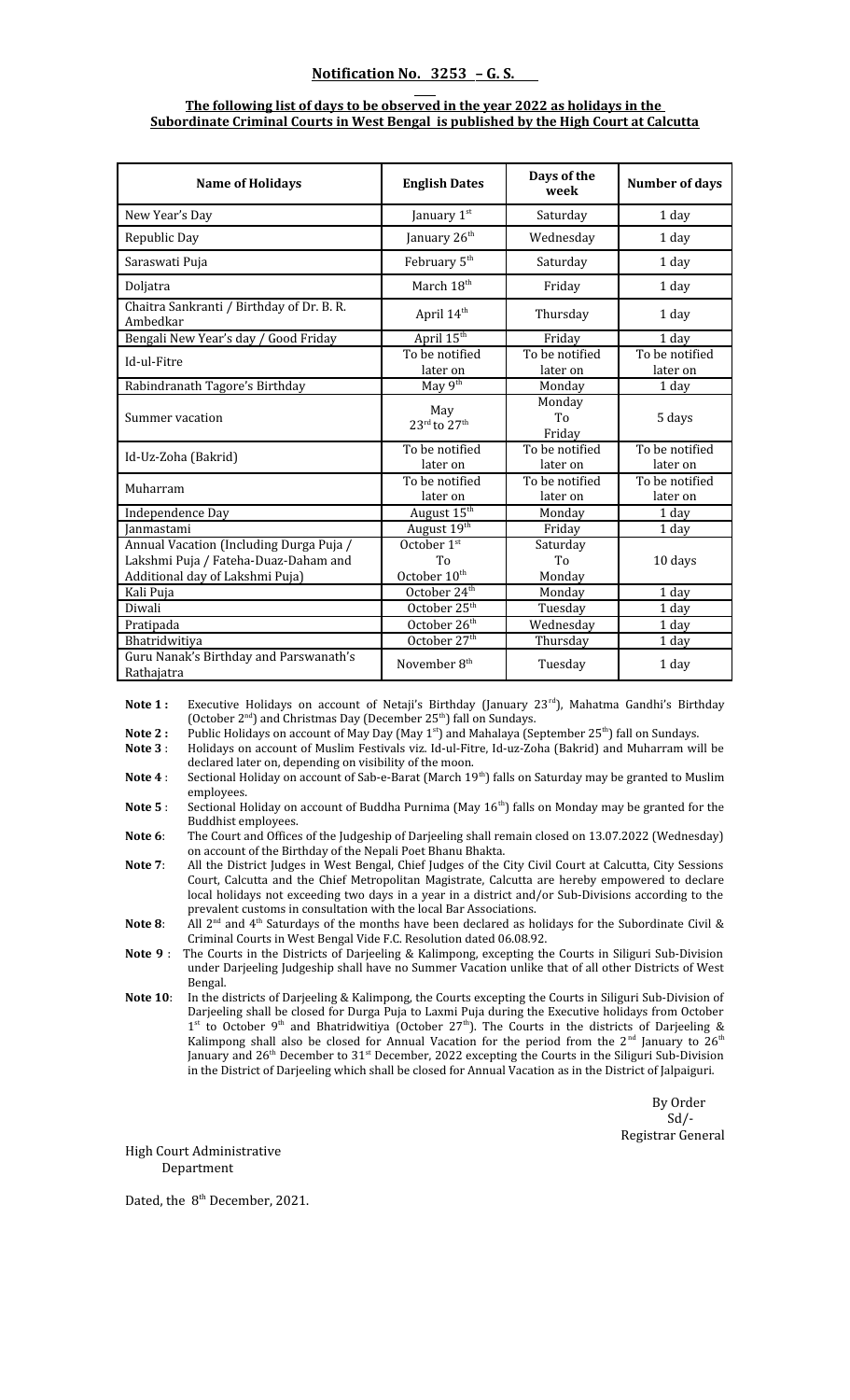*Notification No. 3254 - G.S.* 

## CALENDAR FOR HOLDING OF CIRCUIT BENCH AT ANDAMAN & NICOBAR ISLANDS AT PORT BLAIR DURING THE YEAR 2022

- 1. The  $17<sup>th</sup>$  January, 2022 (Monday) to the  $28<sup>th</sup>$  January, 2022 (Friday)
- 2. The  $14<sup>th</sup>$  February, 2022 (Monday) to the  $25<sup>th</sup>$  February, 2022 (Friday)
- 3. The  $14<sup>th</sup>$  March, 2022 (Monday) to the  $25<sup>th</sup>$  March, 2022 (Friday)
- 4. The  $18<sup>th</sup>$  April, 2022 (Monday) to the  $29<sup>th</sup>$  April, 2022 (Friday)
- 5. The  $20^{th}$  June, 2022 (Monday) to the  $1^{st}$  July, 2022 (Friday)
- 6. The  $18^{th}$  July, 2022 (Monday) to the  $29^{th}$  July, 2022 (Friday)
- 7. The  $16<sup>th</sup>$  August, 2022 (Tuesday) to the  $26<sup>th</sup>$  August, 2022 (Friday)
- 8. The  $19<sup>th</sup>$  September, 2022 (Monday) to the 30<sup>th</sup> September, 2022 (Friday)
- 9. The  $17<sup>th</sup>$  October, 2022 (Monday) to the  $28<sup>th</sup>$  October, 2022 (Friday)
- 10. The  $14<sup>th</sup>$  November, 2022 (Monday) to the  $25<sup>th</sup>$  November, 2022 (Friday)
- 11. The  $12<sup>th</sup>$  December, 2022 (Monday) to the  $23<sup>rd</sup>$  December, 2022 (Friday)

 By Order  $Sd$  /-Registrar General

High Court Administrative Department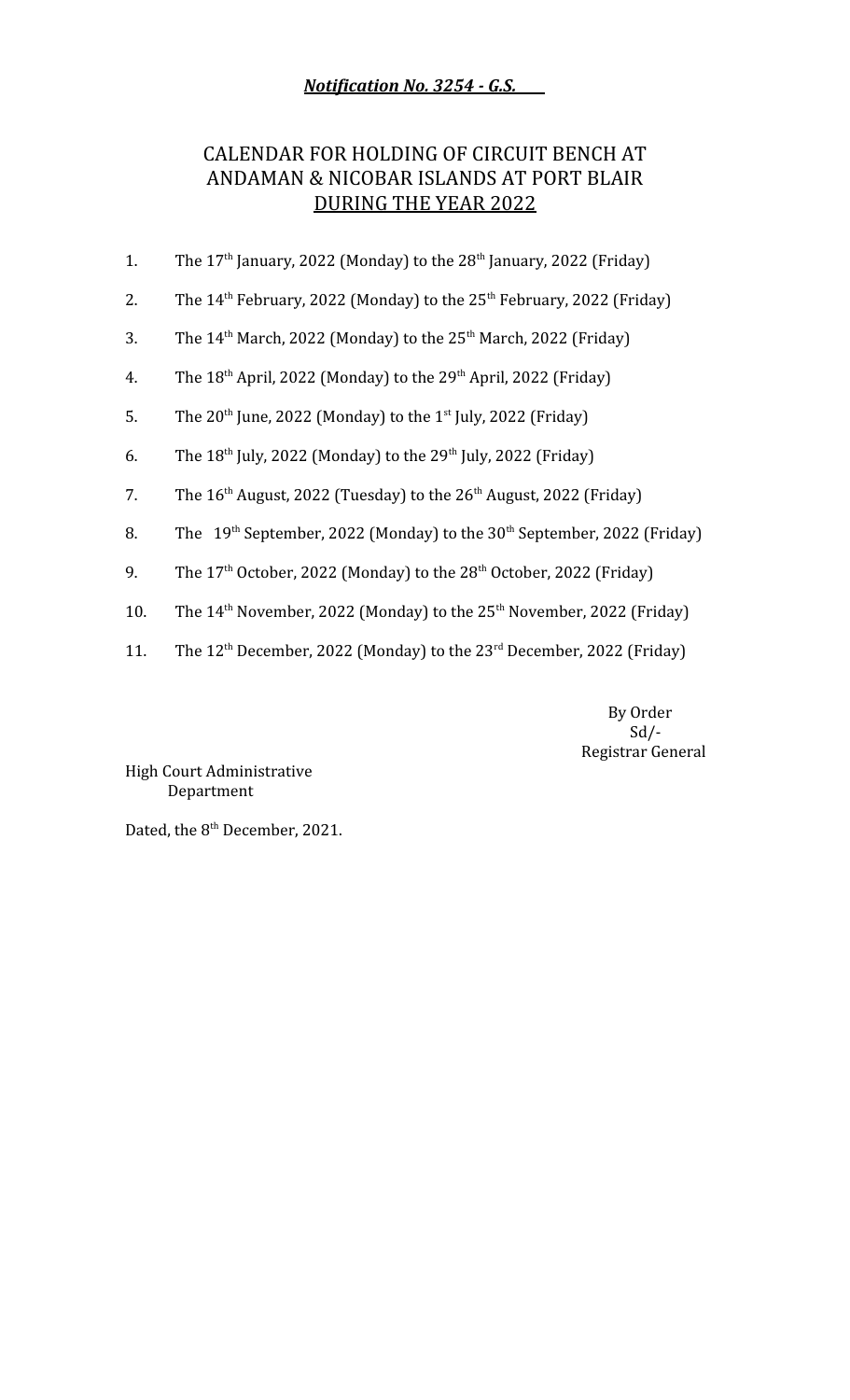| LIST OF HOLIDAYS TO BE OBSERVED BY THE |  |
|----------------------------------------|--|
| CITY CIVIL COURT AT CALCUTTA           |  |
| IN THE YEAR 2022                       |  |

| <b>Name of Holidays</b>                                                                                              | <b>English Dates</b>                                         | Days of the<br>week        | Number of<br>days          |
|----------------------------------------------------------------------------------------------------------------------|--------------------------------------------------------------|----------------------------|----------------------------|
| New Year's Day                                                                                                       | January 1st                                                  | Saturday                   | 1 day                      |
| Swami Vivekananda's Birthday                                                                                         | January 12 <sup>th</sup>                                     | Wednesday                  | 1 day                      |
| Republic Day                                                                                                         | January 26 <sup>th</sup>                                     | Wednesday                  | 1 day                      |
| Saraswati Puja                                                                                                       | February 5 <sup>th</sup>                                     | Saturday                   | 1 day                      |
| Shivratri                                                                                                            | March 1st                                                    | Tuesday                    | 1 day                      |
| Doljatra                                                                                                             | March 18 <sup>th</sup>                                       | Friday                     | 1 day                      |
| Holi                                                                                                                 | March 19th                                                   | Saturday                   | 1 day                      |
| Chaitra Sankranti/Baisakhi/Birthday of<br>Dr. B. R. Ambedkar / Mahabir Jayanti                                       | April 14 <sup>th</sup>                                       | Thursday                   | 1 day                      |
| Bengali New Year's day / Good Friday                                                                                 | April 15 <sup>th</sup>                                       | Friday                     | 1 day                      |
| Easter Saturday                                                                                                      | April 16 <sup>th</sup>                                       | Saturday                   | 1 day                      |
| Id-ul-Fitre                                                                                                          | To be notified                                               | To be notified             | To be notified             |
|                                                                                                                      | later on                                                     | later on                   | later on                   |
| Rabindranath Tagore's Birthday                                                                                       | May 9th                                                      | Monday                     | 1 day                      |
| Summer vacation                                                                                                      | May 23rd<br>T <sub>0</sub><br>May 27 <sup>th</sup>           | Monday to<br>Friday        | 5 days                     |
| Id-Uz-Zoha (Bakrid)                                                                                                  | To be notified<br>later on                                   | To be notified<br>later on | To be notified<br>later on |
| Muharram                                                                                                             | To be notified<br>later on                                   | To be notified<br>later on | To be notified<br>later on |
| Independence Day                                                                                                     | August 15 <sup>th</sup>                                      | Monday                     | 1 day                      |
| <b>Ianmastami</b>                                                                                                    | August 19th                                                  | Friday                     | 1 day                      |
| Annual Vacation (Including Durga Puja,<br>Lakshmi Puja / Fateha-Duaz-Daham, Kali<br>Puja, Pratipada & Bhatridwitiya) | September 30 <sup>th</sup><br>To<br>October 27 <sup>th</sup> | Friday<br>To<br>Thursday   | 28 days                    |
| Jagaddhatri Puja                                                                                                     | November 2 <sup>nd</sup>                                     | Wednesday                  | 1 day                      |
| Guru Nanak's Birthday and Parswanath's<br>Rathajatra                                                                 | November 8 <sup>th</sup>                                     | Tuesday                    | 1 day                      |
| <b>Christmas Vacation</b>                                                                                            | December<br>$26^{\text{th}}$ to $31^{\text{st}}$             | Monday<br>To<br>Saturday   | 6 days                     |

Note 1: Executive Holidays on account of Netaji's Birthday (January 23<sup>rd</sup>), Mahatma Gandhi's Birthday (October 2<sup>nd</sup>) and Christmas Day (December 25<sup>th</sup>) fall on Sundays.

**Note 2** : Public Holidays on account of Second Day of Saraswati Puja (February 6<sup>th</sup>), May Day (May  $1^{st}$ ) and Mahalaya (September  $25^{th}$ ) fall on Sundays.

**Note 3** : Holidays on account of Muslim Festivals viz. Id-ul-Fitre, Id-uz-Zoha (Bakrid) and Muharram will be declared later on, depending on visibility of the moon.

**Note 4 :** Sectional Holiday on account of Sab-E-Barat (March 19<sup>th</sup>) and Buddha Purnima (16<sup>th</sup> May) may also be granted, when possible, to the Muslim and Budhhist employees respectively.

**Note 5** : In accordance with Full Court resolution dated 6.8.1992 Second and Fourth Saturdays of the respective calendar month have been declared as Court Holidays.

**Note 6** : In accordance with the Full Court resolution dated 1.12.2015 in the event of High Court declares as unscheduled Holiday, The Hon'ble The Chief Justice may exercise discretion to declare any "Non-working Day" as "Working Day" upon 07 (seven) days' notice, on consultation with Bar.

**Note 7:** Chief Judge, City Civil Court, Calcutta may be empowered to declare local Holidays not exceeding 2 (two) days in a year according to prevalent customs in consultation with the local Bar Association.

> By Order Sd/- Registrar General

High Court Administrative Department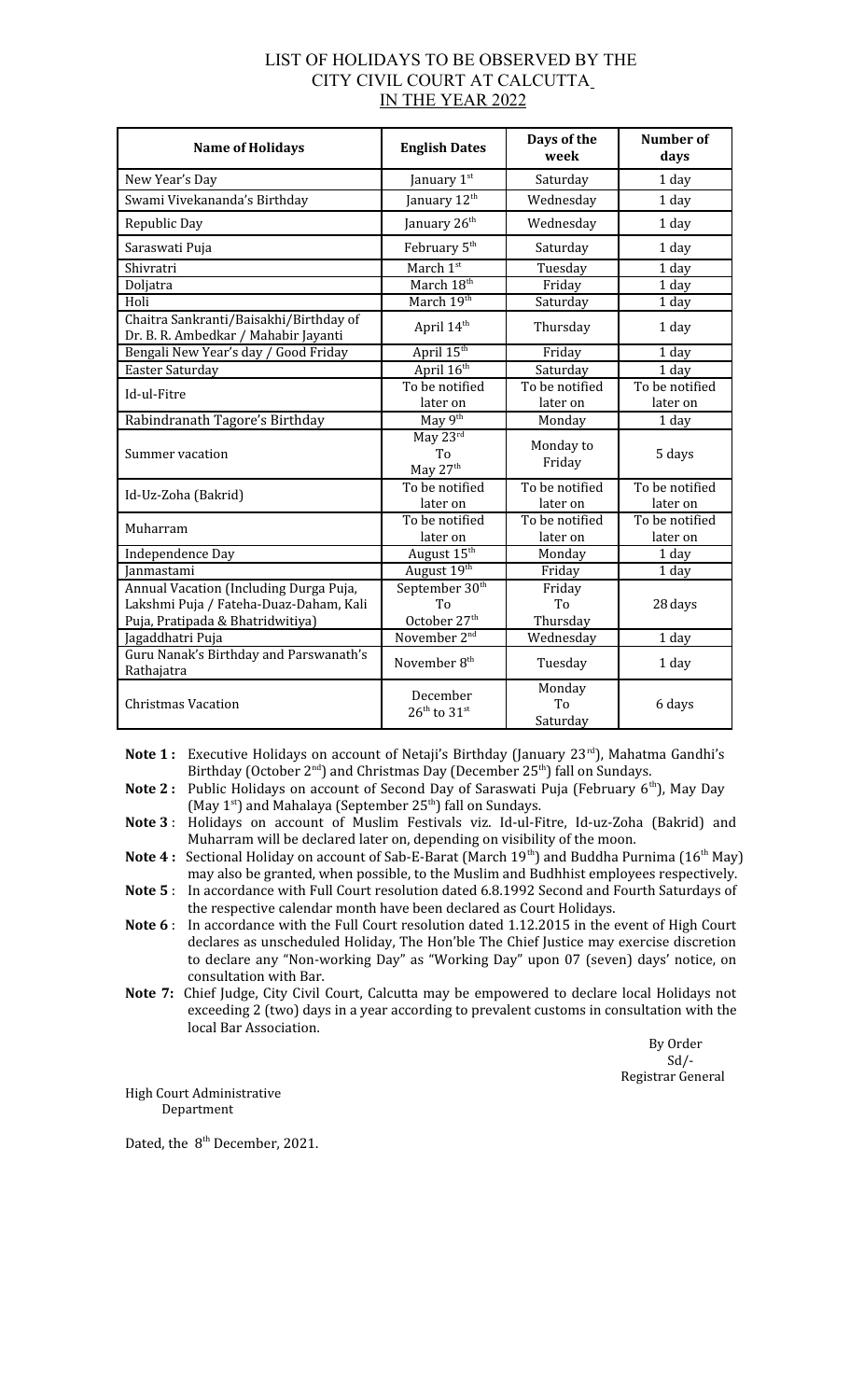| LIST OF HOLIDAYS TO BE OBSERVED BY THE |  |
|----------------------------------------|--|
| CITY SESSIONS COURT AT CALCUTTA        |  |
| IN THE YEAR 2022                       |  |

| <b>Name of Holidays</b>                                                                                            | <b>English Dates</b>                               | Bengali dates<br>1428 B.S.                              | Days of the<br>week        | Number of<br>days             |
|--------------------------------------------------------------------------------------------------------------------|----------------------------------------------------|---------------------------------------------------------|----------------------------|-------------------------------|
| New Year's Day                                                                                                     | January 1st                                        | Poush 16th                                              | Saturday                   | 1 day                         |
| Vivekananda's birthday                                                                                             | January 12 <sup>th</sup>                           | Poush 27 <sup>th</sup>                                  | Wednesday                  | 1 day                         |
| Republic Day                                                                                                       | January 26 <sup>th</sup>                           | Magh 12 <sup>th</sup>                                   | Wednesday                  | 1 day                         |
| Sree Panchami / Saraswati Puja                                                                                     | February 5 <sup>th</sup>                           | Magh 22 <sup>nd</sup>                                   | Saturday                   | 1 day                         |
| Maha Shivaratri                                                                                                    | March 1st                                          | Falgoon 16th                                            | Tuesday                    | 1 day                         |
| Dol Jatra                                                                                                          | March 18 <sup>th</sup>                             | Chaitra 3rd                                             | Friday                     | 1 day                         |
| Holi                                                                                                               | March 19th                                         | Chaitra 4 <sup>th</sup>                                 | Saturday                   | 1 day                         |
| Chaitra Sankranti / Birthday of Dr. B. R.<br>Ambedkar                                                              | April 14 <sup>th</sup>                             | Chaitra 30 <sup>th</sup>                                | Thursday                   | 1 day                         |
|                                                                                                                    |                                                    | 1429 B.S.                                               |                            |                               |
| Bengali New Year's Day / Good Friday                                                                               | April 15 <sup>th</sup>                             | Baisakh 1st                                             | Friday                     | 1 day                         |
| Easter Saturday                                                                                                    | April 16th                                         | Baisakh 2 <sup>nd</sup>                                 | Saturday                   | 1 day                         |
| Id-ul-Fitre                                                                                                        | To be notified<br>later on                         | To be notified<br>later on                              | To be notified<br>later on | To be<br>notified<br>later on |
| Rabindra Jayanti                                                                                                   | May $9th$                                          | Baisakh 25 <sup>th</sup>                                | Monday                     | 1 day                         |
| <b>Summer Vacation</b>                                                                                             | May 23 <sup>rd</sup><br>to<br>May 27 <sup>th</sup> | Joishtha<br>$8th$ to $12th$                             | Monday<br>to<br>Friday     | 5 days                        |
| Id-Uz-Zoha (Bakrid)                                                                                                | To be notified<br>later on                         | To be notified<br>later on                              | To be notified<br>later on | To be<br>notified<br>later on |
| Muharram                                                                                                           | To be notified<br>later on                         | To be notified<br>later on                              | To be notified<br>later on | To be<br>notified<br>later on |
| Independence Day                                                                                                   | August 15 <sup>th</sup>                            | Shravana 29 <sup>th</sup>                               | Monday                     | 1 Day                         |
| Janmastami                                                                                                         | August 19th                                        | Bhadra 2 <sup>nd</sup>                                  | Friday                     | 1 day                         |
| Annual Vacation (including Durga Puja,<br>Lakshmi Puja/Fateha-Duaz-Daham, Kali<br>Puja, Pratipada & Bhatridwitiya) | October 1st<br>to<br>October 27 <sup>th</sup>      | Aswin 14 <sup>th</sup><br>to<br>Kartick 9 <sup>th</sup> | Saturday<br>To<br>Thursday | 27 days                       |
| Jagadhatri Puja                                                                                                    | November 2 <sup>nd</sup>                           | Kartick 15 <sup>th</sup>                                | Wednesday                  | 1 day                         |
| Guru Nanak's Birthday and<br>Parswanath's Rathajatra                                                               | November 8 <sup>th</sup>                           | Kartick 21st                                            | Tuesday                    | 1 day                         |
| <b>Christmas Vacation</b>                                                                                          | December<br>$26^{\text{th}}$ to $31^{\text{st}}$   | Poush<br>$10^{\rm h}$ to $15^{\rm th}$                  | Monday<br>To<br>Saturdav   | 6 days                        |

Note 1: Executive Holidays on account of Netaji's Birthday (January 23<sup>rd</sup>), Mahatma Gandhi's Birthday (October  $2^{nd}$ ) and Christmas Day (December  $25^{th}$ ) fall on Sunday.

- **Note 2** : Public Holidays on account of May Day (May 1<sup>st</sup>) and Mahalaya (September 25<sup>th</sup>) fall on Sunday.
- **Note 3** : Holidays on account of Muslim Festivals viz. Id-ul-Fitre, Id-uz-Zoha (Bakrid) and Muharram will be declared later on, depending on visibility of the moon, as desired by the Hon'ble High Court, Calcutta.
- **Note 4 :** Sectional Holiday on account of Sab-E-Barat (March 19<sup>th</sup>) and Buddha Purnima (16<sup>th</sup> May) may also be granted, when possible, to the Muslim and Buddhist employees respectively.
- **Note 5 :** All the District Judges in West Bengal, Chief Judges of the City Civil Court at Calcutta, City Sessions Court, Calcutta and the Chief Metropolitan Magistrate, Calcutta are hereby empowered to declare local holidays not exceeding 02 (two) days in a year in a District and/or Sub-divisions according to the prevalent customs in consultation with the local Bar Associations.
- **Note 6 :** All Second and Fourth Saturdays of the month have been declared as Holidays for the Courts, subordinate to the Hon'ble High Court at Calcutta in West Bengal vide Full Court resolution dated 06.08.1992.

 By Order  $Sd$ <sup>-</sup> Registrar General

High Court Administrative Department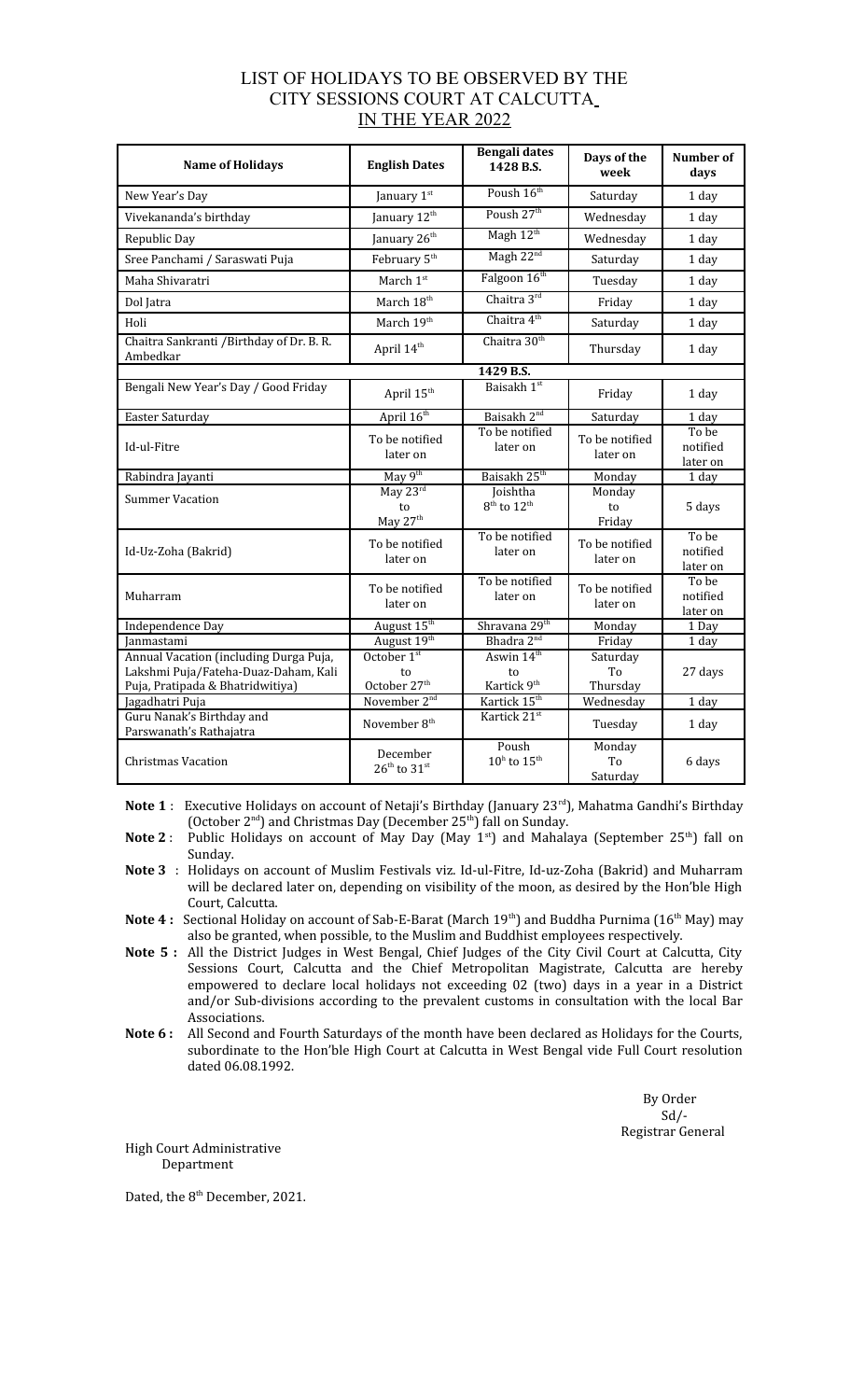### **Notification No.** *3255 -* **G.S.**

### The following List of Holidays to be observed in the year 2022 in the Subordinate Civil & Criminal Courts at Andaman & Nicober Islands at Port Blair is published by the High Court at Calcutta.

| Makar Sankranti / Magha Bihu /    | January, 14 <sup>th</sup>  | Friday                     | 1 day                         |
|-----------------------------------|----------------------------|----------------------------|-------------------------------|
| Pongal                            |                            |                            |                               |
| Republic Day                      | anuary, 26 <sup>th</sup>   | Wednesday                  | 1 day                         |
| Holi                              | March, 18 <sup>th</sup>    | Friday                     | 1 day                         |
| Good Friday                       | April, 15 <sup>th</sup>    | Friday                     | 1 day                         |
| Annual Vacation (including Id-Ul- | May, $2nd$                 | Monday                     | 30 days                       |
| Fitre & Buddha Purnima)           | To                         | To                         |                               |
|                                   | May, $31st$                | Tuesday                    |                               |
| Id-uz-Zuha (Bakrid)               | To be notified<br>later on | To be notified<br>later on | To be<br>notified<br>later on |
| Muharram                          | To be notified<br>later on | To be notified<br>later on | To be<br>notified<br>later on |
| Independence Day                  | August, 15 <sup>th</sup>   | Monday                     | 1 day                         |
| Onam                              | September, 8 <sup>th</sup> | Thursday                   | 1 day                         |
| Puja Vacation [including Dussehra | October, 1st               | Saturday                   | 10 days                       |
| (Vijay Dashami)]                  | To                         | To                         |                               |
|                                   | October, 10 <sup>th</sup>  | Monday                     |                               |
| Deepabali                         | October, 24 <sup>th</sup>  | Monday                     | 1 day                         |
| Guru Nanak's Birthday             | November, 8 <sup>th</sup>  | Tuesday                    | 1 day                         |

Note :-

- (1) May Day (May 1st), Mahalaya (September 25<sup>th</sup>), Mahatma Gandhi's Birthday (October 2<sup>nd</sup>), Milad-un-Nabi (October 9<sup>th</sup>), Christmas Day (December 25<sup>th</sup>) are holidays on account of Sunday.
- (2) The District & Sessions Judge in Andaman & Nicobar Islands is hereby empowered to declare local holidays not exceeding 02 (two) days in a year in a District according to the prevalent customs in consultation with the local Bar Associations.

 High Court Administrative Department

 $Sd$  /-REGISTRAR GENERAL High Court, Calcutta